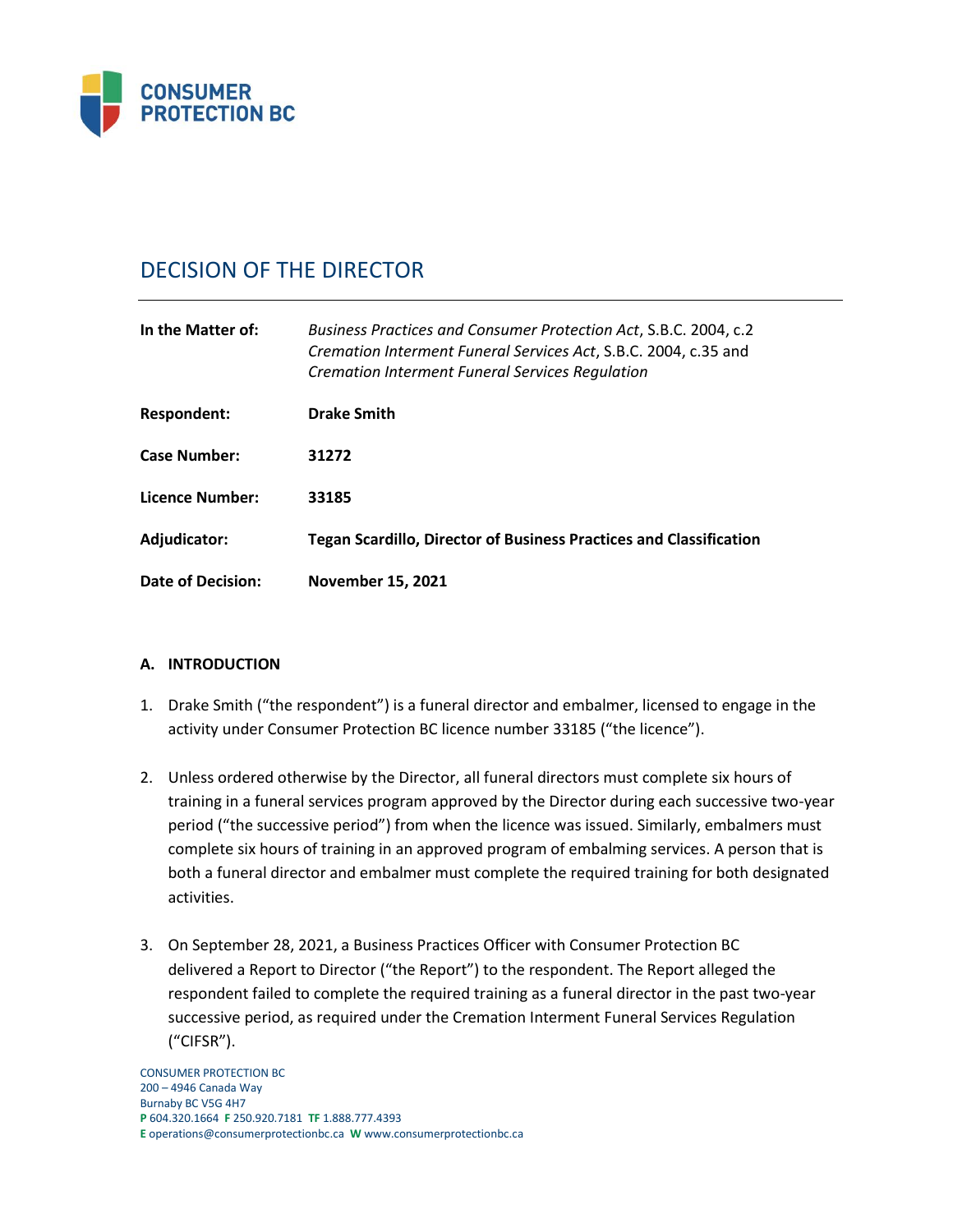4. I have been delegated the authority of the Director to decide if a contravention to the legislation has taken place and what consequences, if any, should flow from a confirmed contravention.

## **B. OPPORTUNITY TO BE HEARD**

- 5. Prior to an action being taken under the *Business Practices and Consumer Protection Act*  ("BPCPA") and the *Cremation Interment and Funeral Services Act* ("CIFSA"), the person subject to the action must be provided with an opportunity to be heard.
- 6. An opportunity to be heard notice ("the notice") was emailed to the respondent on September 28, 2021. It provided the respondent with the opportunity to submit a written reply to the Report by October 12, 2021. The notice indicated after the opportunity to respond was completed, a decision maker for Consumer Protection BC would determine whether the alleged violation(s) occurred. Possible licensing and enforcement consequences for a confirmed contravention were described in the notice.
- 7. The respondent provided a written response to the notice on October 6, 2021.
- 8. I conclude the requirement for providing an opportunity to be heard has been completed.

## **C. ALLEGED CONTRAVENTION(S)**

- 9. The Report advances the following allegation(s):
	- 1. The respondent contravened CIFSR section 38(1)(a) by failing to complete the minimum required six hours of training in a program of funeral services approved by the Director during the past two-year successive period commencing on the date the respondent was first issued a funeral director and embalmer licence.

## **D. LEGISLATION**

10. The legislation relevant to the alleged contravention is contained in the CIFSR:

## *Continuing education*

**38** (1)A person licensed as a funeral director, embalmer or both must complete a minimum of

(a) 6 hours of training in a program of funeral services that is approved by the director, if licensed as a funeral director,

(b) 6 hours of training in a program of embalming that is approved by the director, if licensed as an embalmer,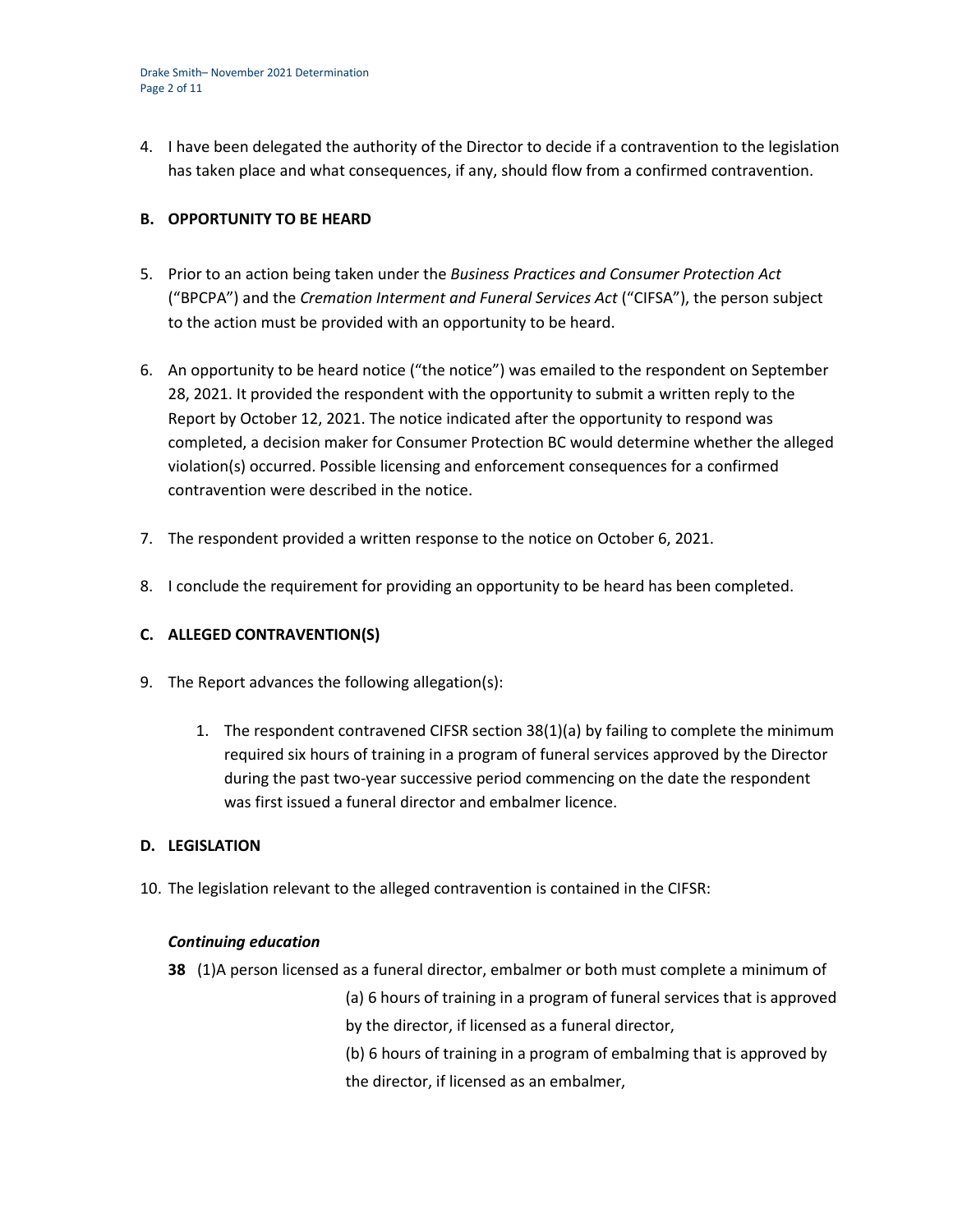during each successive two-year period where the first two-year period commences on the date the person first received their licence to act as a funeral director or an embalmer or both in the Province.

(2) Despite subsection (1), the director may at any time require a funeral director or embalmer to take additional training in a program of funeral services education or embalming.

## **E. EVIDENCE**

- 11. I have reviewed the Report and the respondent's written reply in their entirety. I limit my comments to only the parts of the evidence necessary to give context to my decision.
- 12. The respondent was first issued the licence on August 10, 2005, to act and hold themselves out as a funeral director and embalmer.
- 13. The most recent successive two-year period from when the respondent was first issued the licence commenced August 10, 2019, to August 10, 2021.
- 14. On July 20, 2020, Consumer Protection BC emailed all licensed funeral directors and embalmers providing information about changes being made to share the status of individual continuing education training requirements. The communication provided a reminder that it is the responsibility of the funeral director and embalmer to ensure course completion documentation is submitted to Consumer Protection to receive credit for completion. It was also noted in the communication that funeral directors and embalmers would receive a status report every six months as a reminder of credits completed and how many credits remained due.
- 15. On July 21, 2020, the respondent was sent an email from Consumer Protection BC that showed the respondent had 6 funeral director credits and 6 embalming credits due in the current twoyear successive period. The communication noted the required education credits were due on "8/10/2021".
- 16. On July 2, 2021, the respondent was sent an email from Consumer Protection BC stating there were 6 funeral director and 6 embalmer credits due by "2021/08/10".
- 17. On July 9<sup>th</sup>, 2021, Consumer Protection BC received a record of completion from the respondent showing they had completed 6 hours in an approved course of embalming services on July  $7<sup>th</sup>$ , 2021.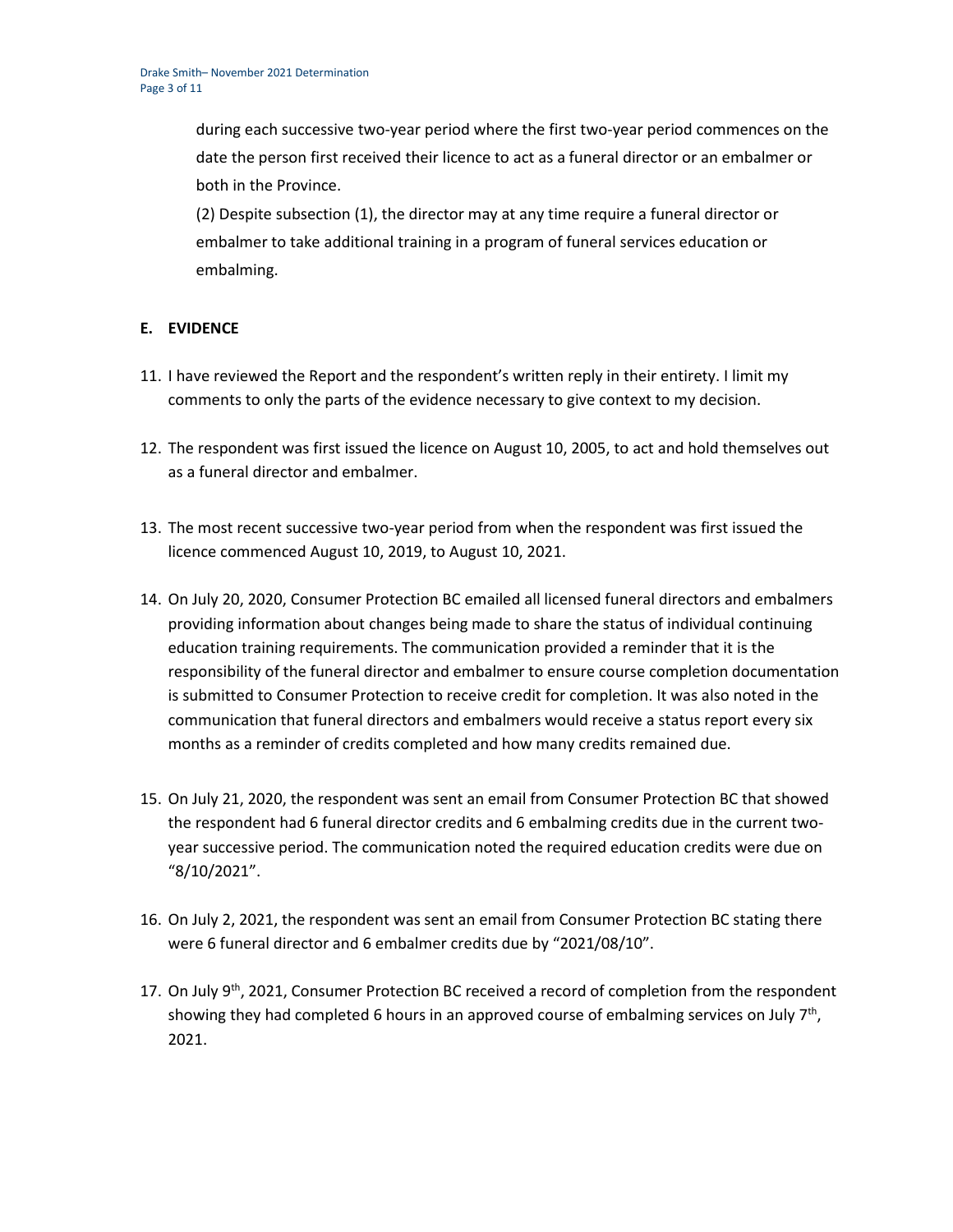- 18. Before the end of the two-year successive period (August 10, 2019 to August 10, 2021), Consumer Protection BC did not receive any records showing the respondent had completed the required credits in a program of funeral services.
- 19. On September  $10^{th}$ , 2021, the respondent submitted proof of completion for 6 credits in an approved course of funeral services which was completed by the respondent that same day.
- 20. The Report to Director was emailed to the respondent on September 28, 2021.
- 21. A response to the report was received from the respondent on October 6, 2021, in which the respondent apologized for the error and stated: "*I believed that because my licence was set to expire on September 14, 2021 I had until that time to acquire my ceus for the period. This is why I took a course in August 2021 for my 6 required embalmer credits and why I called CPBC in early September this year to confirm that I needed 6 credits for funeral director ceus. When I called in early September I was informed that I needed 6 funeral director ceus but that I was overdue; the credits were required by August 10, 2021. I was confused as I thought the deadline was the same as the licence renewal date -- September 15, 2021.* [Name removed] *explained my error. Upon learning this I immediately began to explore a course I could take right away and found one scheduled for September 10, 2021. I took that all day course to complete my required ceus."*
- 22. The email further stated: "*I realize that I missed the required deadline and sincerely apologize for doing so. It was not done deliberately but rather based on an erroneous assumption on my part. The emails outlined in the Report to the Director failed to come to my attention, and I apologize for this as well. I will await your decision and ask only for your consideration that I was unaware of my error and took swift action to address it as soon as* [name removed] *brought it to my attention early in September 2021."*
- 23. The response goes on to state: "*Also, the Report to the Director indicates that I have failed to complete the ceu requirements for 6 funeral director and 6 embalmer credits for the period of August 10, 2015 to August 10, 2017. I was unaware of this matter until I read the Report. If you could please confirm this for me I will take steps immediately to remedy this outstanding obligation. Thank you in advance for your assistance in this matter. I would like to rectify any outstanding obligations very quickly*."

# **F. ANALYSIS**

24. The July 21st, 2021 email reminder clearly states "*Programs must be specific to their profession in 2-year cycles starting from when your initial licence was first issued in British Columbia. This means it may not line up with the September renewal date."* The email made it clear that the continuing education credit due date may not be the same as the license renewal date, and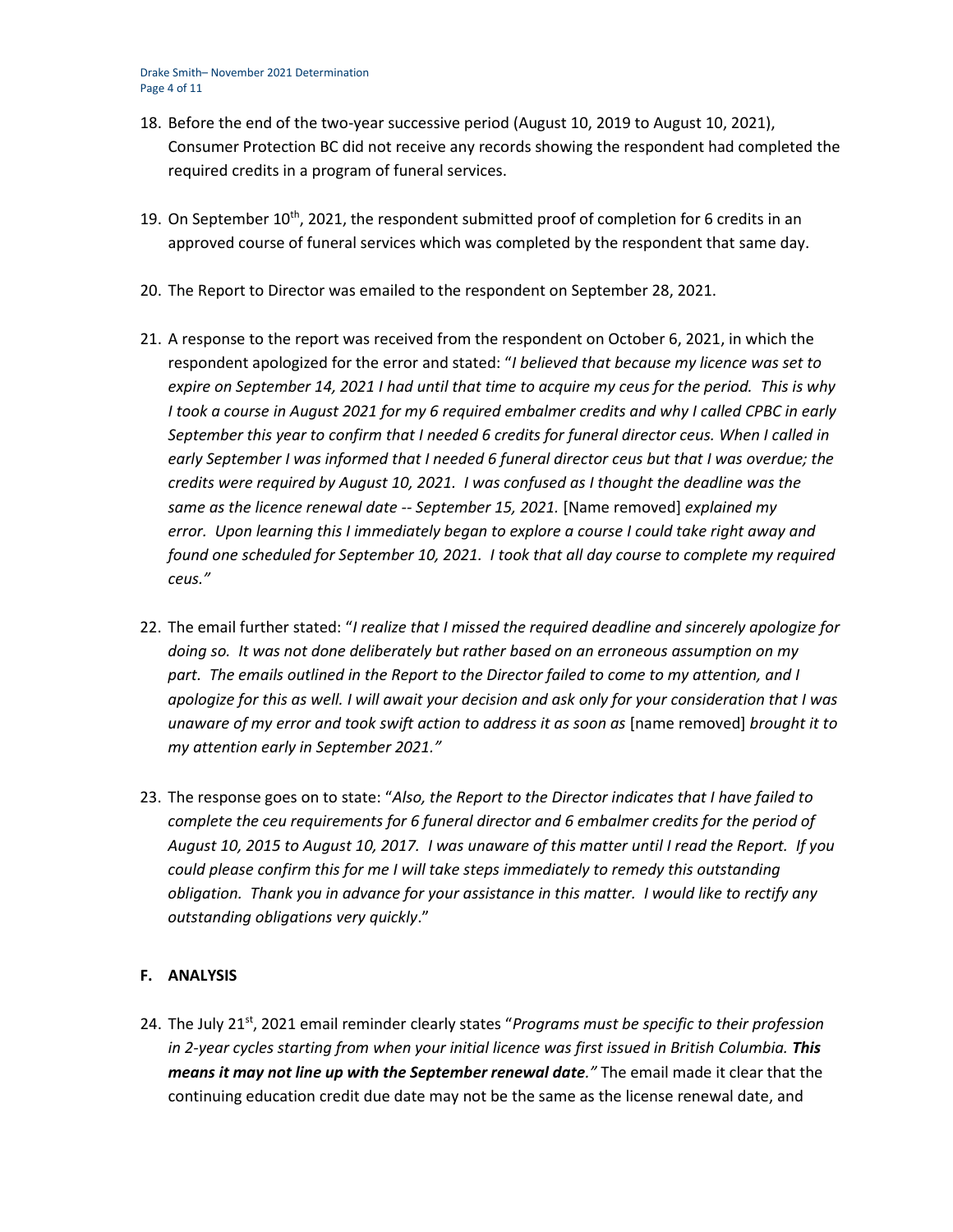further, the email clearly showed a due date of "8/10/2021". The onus is on the respondent to have read and understood the information provided in the email. While I point out the required education was completed after the course due date of August 10, 2021, I also note the credits were completed before receiving the Report. I speak more to this in on page 10 below under the "Adjustment Factors" table.

- 25. The respondent states the reminder emails failed to come to their attention. The emails were all sent to the correct email address provided to Consumer Protection BC by the respondent for delivery of documents and is the same email address currently being used by the respondent for the purposes of communicating in this hearing process. It would be expected that the respondent has access to and would read any emails delivered to the email address.
- 26. The respondent notes the Report mentioned past continuing education periods where the respondent failed to complete the requirements. In this decision, I will speak only to the current alleged contravention for the 2019 – 2021 period.
- 27. The evidence clearly establishes in the last two-year successive period of August 10, 2019 to August 10, 2021, the respondent was required to complete a minimum of six hours in an approved program of funeral services. The responded did not complete the required training before the end of the last two-year successive period; therefore, I find the respondent contravened CIFSR section 38(1)(a).

# **G. DUE DIGILENCE**

28. The respondent is entitled to the complete defence of due diligence against the allegation if they show that all reasonable steps were taken to *prevent* the contravention from happening. The onus is on the respondent to establish this defence. I was not presented with any evidence to show due diligence by the respondent.

# **H. CONCLUSION**

29. I conclude the respondent contravened CIFSR section 38(1)(a) by failing to complete the minimum required six hours of training in a program of funeral services approved by the Director during the past two-year successive period (August 10, 2019, to August 10, 2021) from when the licence was first issued.

## **I. LICENSING AND ENFORCEMENT ACTION**

30. As the Director determining that a contravention has occurred, I may take one or more of the following actions: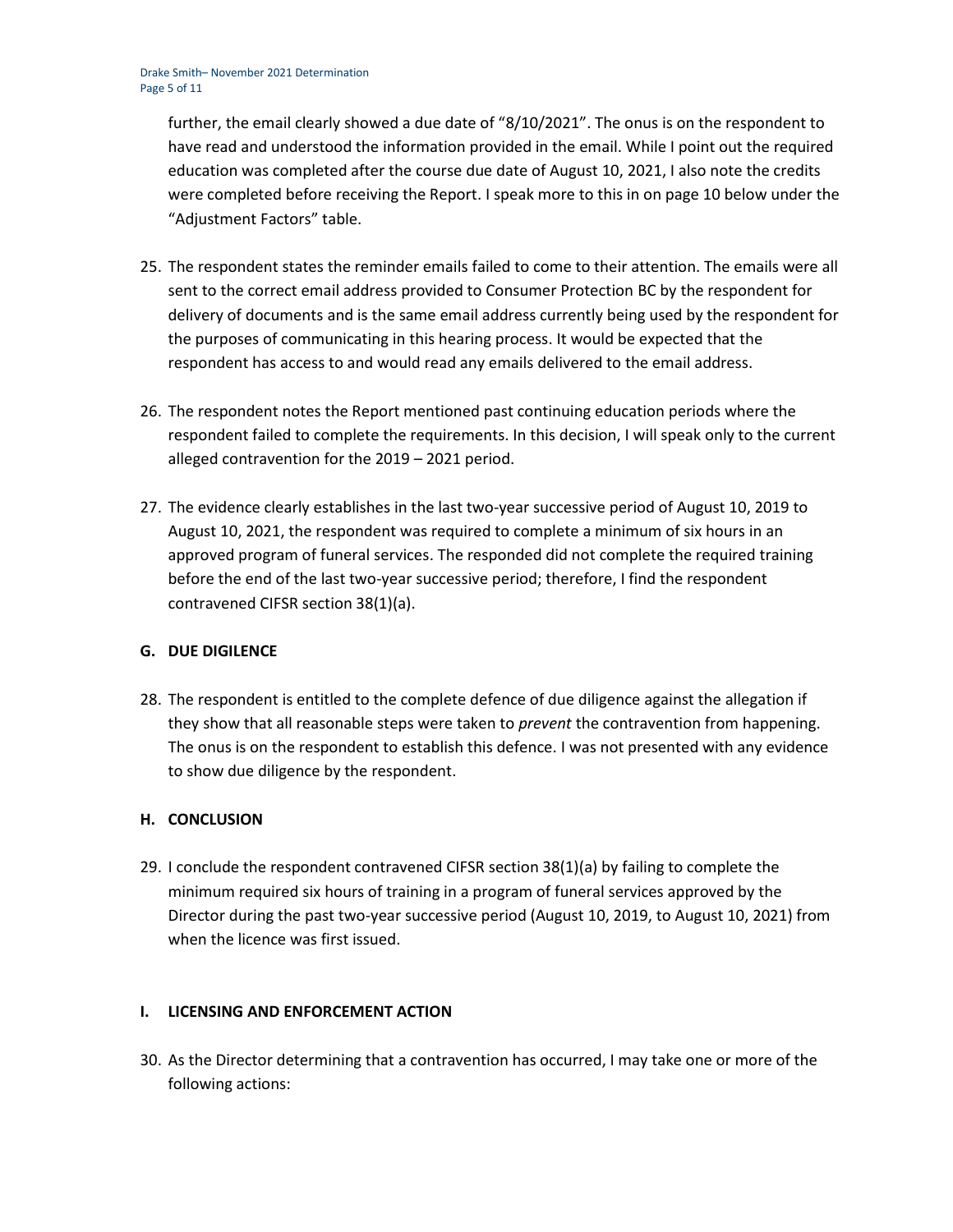- suspend, cancel a license and/or impose conditions on a license (BPCPA section 146 and CIFSA section 55(3);
- accept an undertaking on terms I consider appropriate (BPCPA section 154 and CIFSA section 56(2)(b);
- issue a compliance order to take specified further corrective action, and to repay Consumer Protection BC costs of this inspection and any associated legal costs (BPCPA section  $155(4)(c)(d)$  and CIFSA section 56(2)(c);
- impose an administrative penalty of up to \$5,000 on an individual (BPCPA section 164-165 BPCPA and CIFSA section 58)

## **Compliance Order**

- 31. Education requirements are in place to ensure funeral directors and embalmers stay up to date and expand in their level of skill and knowledge to perform the functions of the profession. I am not comfortable in allowing the respondent to maintain the licence without acquiring the full training that should have been obtained during the last two-year successive period. Therefore, I exercise my authority under BPCPA section  $155(4)(c)$  and CIFSA 56(2)(c) to order that the 6 credits in a program of funeral services acquired by the respondent on September 10, 2021 be credited to the two-year successive period of 2019-2021 to satisfy the training requirements for that period. For clarity, the respondent must still complete a minimum of 6 hours of approved training in a program of funeral services and a minimum of 6 hours of approved training in a program of embalming services during the current successive period of 2021 - 2023. The precise terms are described in the Compliance Order attached to this decision.
- 32. I also exercise my authority under BPCPA section 155(4)(d) and CIFSA section 56(2)(c) to require the respondent reimburse Consumer Protection BC *partial* inspection costs associated with preparing the Report in the amount of \$150.00. Details of payment are described in the attached Compliance Order.

## **Administrative Penalty**

- 33. As per CIFSA section 58(1), an administrative monetary penalty ("AMP") may be imposed where a person contravenes a prescribed provision of the CIFSR. A contravention to CIFSA section 38(1)(a) or 38(1)(b) is prescribed by the Administrative Penalties Regulation and may, therefore, attract an AMP. A contravention to CIFSA section 38(1)(a) and 38(1)(b) is also prescribed by the Administrative Penalties Regulation and may attract an AMP.
- 34. I have decided to impose an AMP for the contravention to section 38(1)(a) for failing to complete the minimum required six hours of training in a program of funeral services approved by the Director.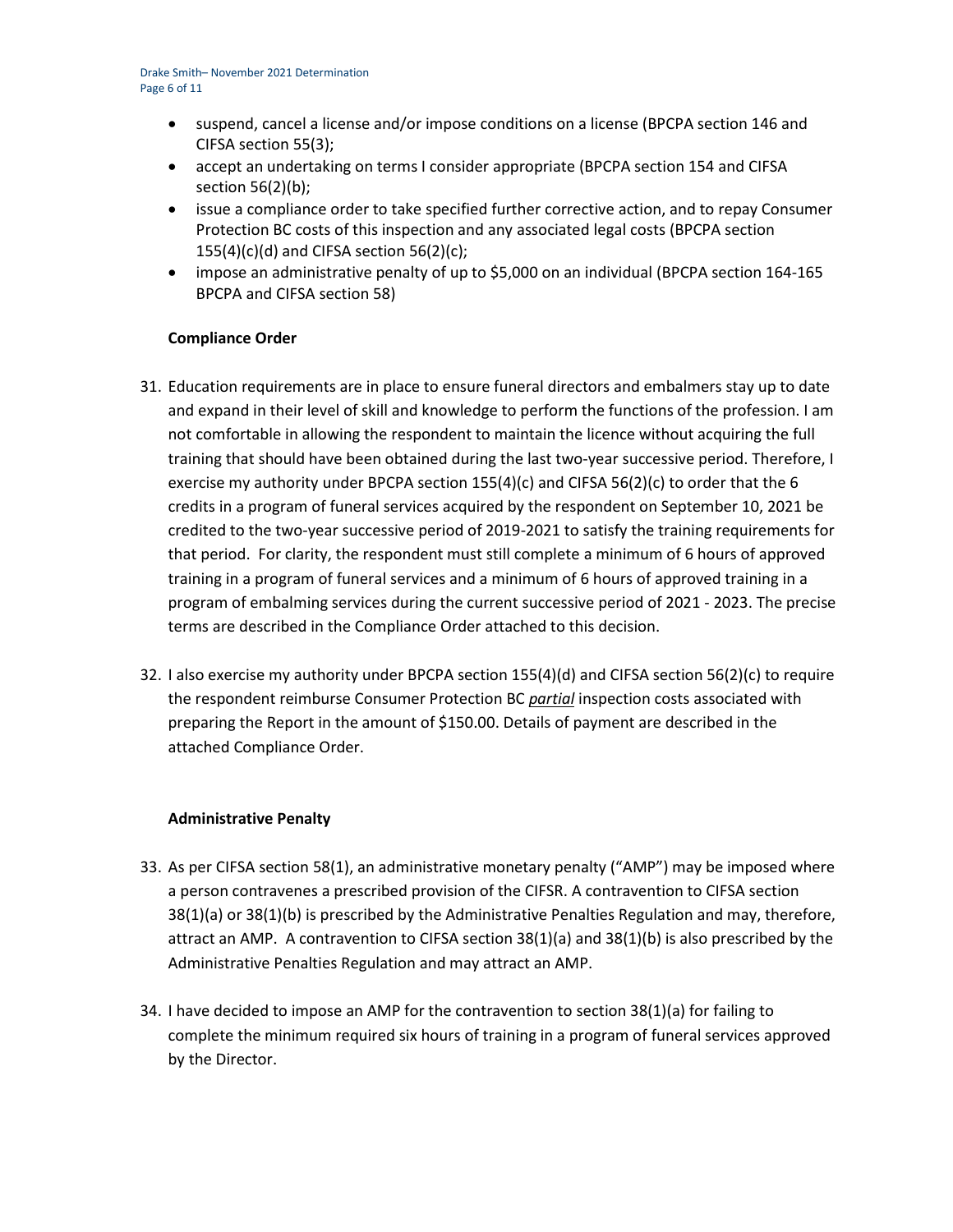Drake Smith– November 2021 Determination Page 7 of 11

- 35. BPCPA section 164(2) and CIFSA section 58(3) set out the following factors that must be considered before imposing an AMP:
	- (a) previous enforcement actions for contraventions of a similar nature by the respondent
	- (b) the gravity and magnitude of the contravention
	- (c) the extent of the harm to others resulting from the contravention
	- (d) whether the contravention was repeated or continuous
	- (e) whether the contravention was deliberate
	- (f) any economic benefit derived by the person from the contravention
	- (g) the person's efforts to correct the contravention
- 36. For the contravention at issue, I consider all these factors to decide whether an AMP should be imposed. If imposing an AMP, to determine the *amount* that should be imposed, I consider the BPCPA section 164(2) and CIFSA section 58(3) factors together with the Consumer Protection BC policy, "Calculation of Administrative Monetary Penalties Policy and Procedures" (the "Policy"). The Policy model and rationale are discussed below.
- 37. The Policy, normally applied by Consumer Protection BC, sets out how the AMP amount is calculated, starting with a base penalty amount. The Policy helps to ensure calculations of AMP amounts are consistent, transparent, flexible, and proportionate to the contraventions at issue, and that suppliers subject to AMPs know how Consumer Protection BC interprets the BPCPA and CIFSA and analyses the criteria determining AMP amounts. Consumer Protection BC has developed the Policy from its experience and expertise in providing consumer protection services, and from its mandate to administer the BPCPA and CIFSA in the public interest.
- 38. According to the Policy, contraventions for which AMPs are imposed are first categorized into Type A, Type B, or Type C, as set out in the Appendix. Consumer Protection BC makes these assignments based on its purposes and experience in delivering consumer protection services in the public interest, and the consideration of two factors: (1) the inherent severity of harm specific to the contravention, and (2) the probability that a person will experience harm from the contravention.
- 39. After categorization of the contravention, the decision maker considers a set of "adjustment factors" laid out in the Policy. These "adjustment factors" are based on section 164 (2), plus one additional criterion consistent with the legislation. The Policy requires the decision maker to choose a "gravity" value for each adjustment factor based on consideration of the relevant aggravating or mitigating circumstances.
- 40. When applying the Policy, the decision maker is considering all the factors under BPCPA section 164 (2) and CIFSA section 58(3) in their calculation or analysis of the AMP amount that should be imposed. The decision maker continues by then deciding in their discretion whether the amounts in the Policy or different amounts imposed based on consideration of the factors under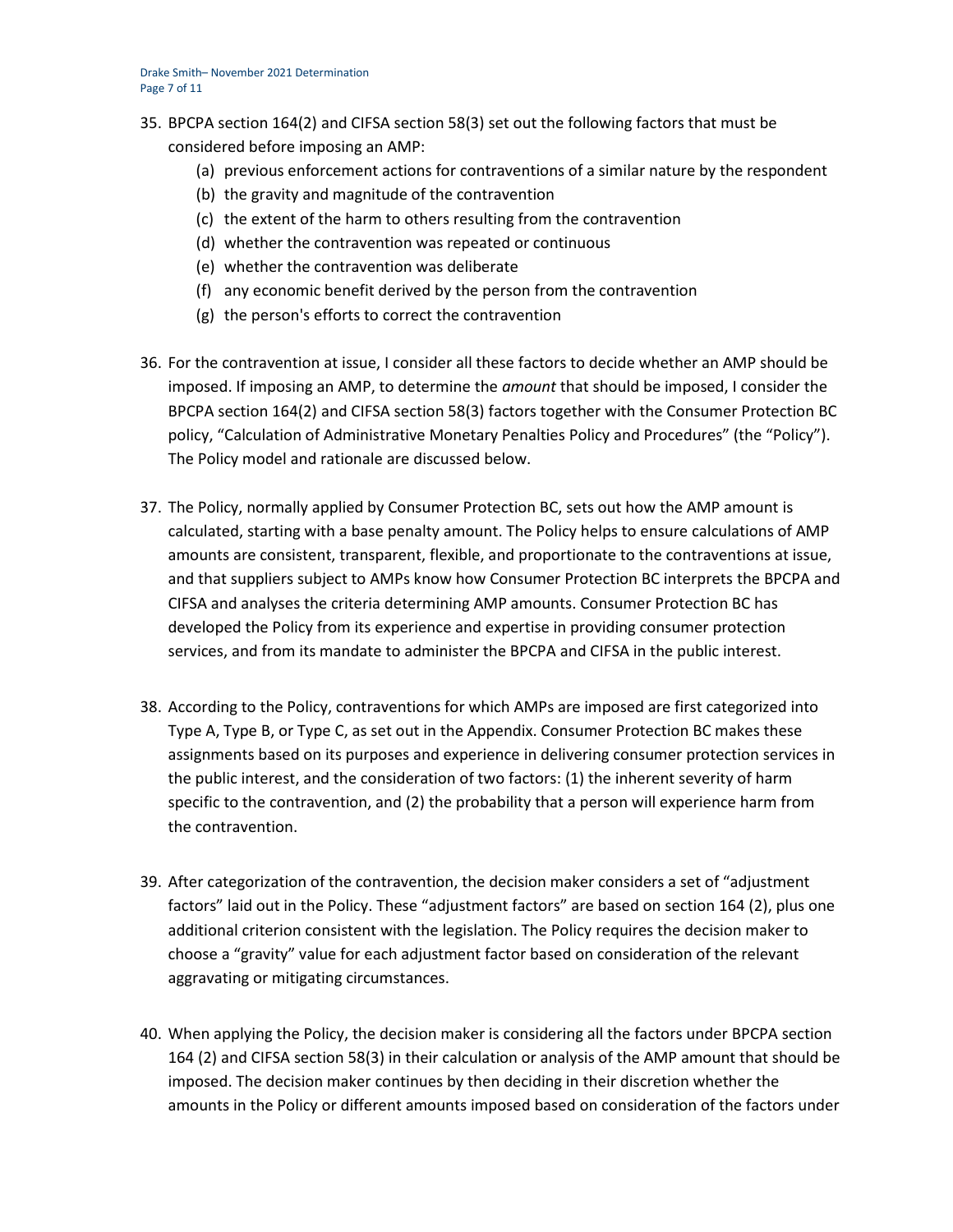BPCPA section 164 (2) and CIFSA section 58(3) (and one additional related criterion) and any other relevant circumstances.

- 41. In the respondent's opportunity to be heard notice, I identified the Policy and advised that it will be applied as part of any decision that may impose an AMP. This notice further stated that the Policy can be viewed on our website and would be otherwise provided to the respondent in paper form upon its request. Therefore, in this hearing the respondent had an opportunity to respond to the Policy by making submissions on the appropriateness of its application or its consistency with criteria in the BPCPA and CIFSA. However, in this hearing I have not received any submissions from the respondent on the Policy.
- 42. I have determined that an AMP should be imposed for the respondent's failure to complete the minimum required six hours of training in a program of funeral services approved by the Director during the past 2-year successive period (August 10, 2019, to August 10, 2021), beginning from when the licence was first issued. I now will consider the specific AMP to be applied.

## **Calculation of the AMP amounts**

- 43. I first apply the Policy to calculate an AMP amounts. I then decide whether that amount or a different amount should be imposed based on consideration of the factors under BPCPA section 164(2) and CIFSA section 58(3), and one additional criterion, and any other relevant circumstances.
- 44. A breach to CIFSR section 38(1)(a) is a Type A contravention under the Policy (page 20 Appendix A, line 225). I agree with this categorization given the circumstances of this violation. It represents the appropriate level of severity and potential harm for prescribed contraventions according to the Policy.
- 45. Consequently, according to the AMP "Matrix" in part 4.3 (page 5) of the Policy, the "base" amount for penalty is \$500.00 for an individual.
- 46. My assessment of the adjustment factors applicable to these contraventions under the Policy's penalty matrix is set out in the table below.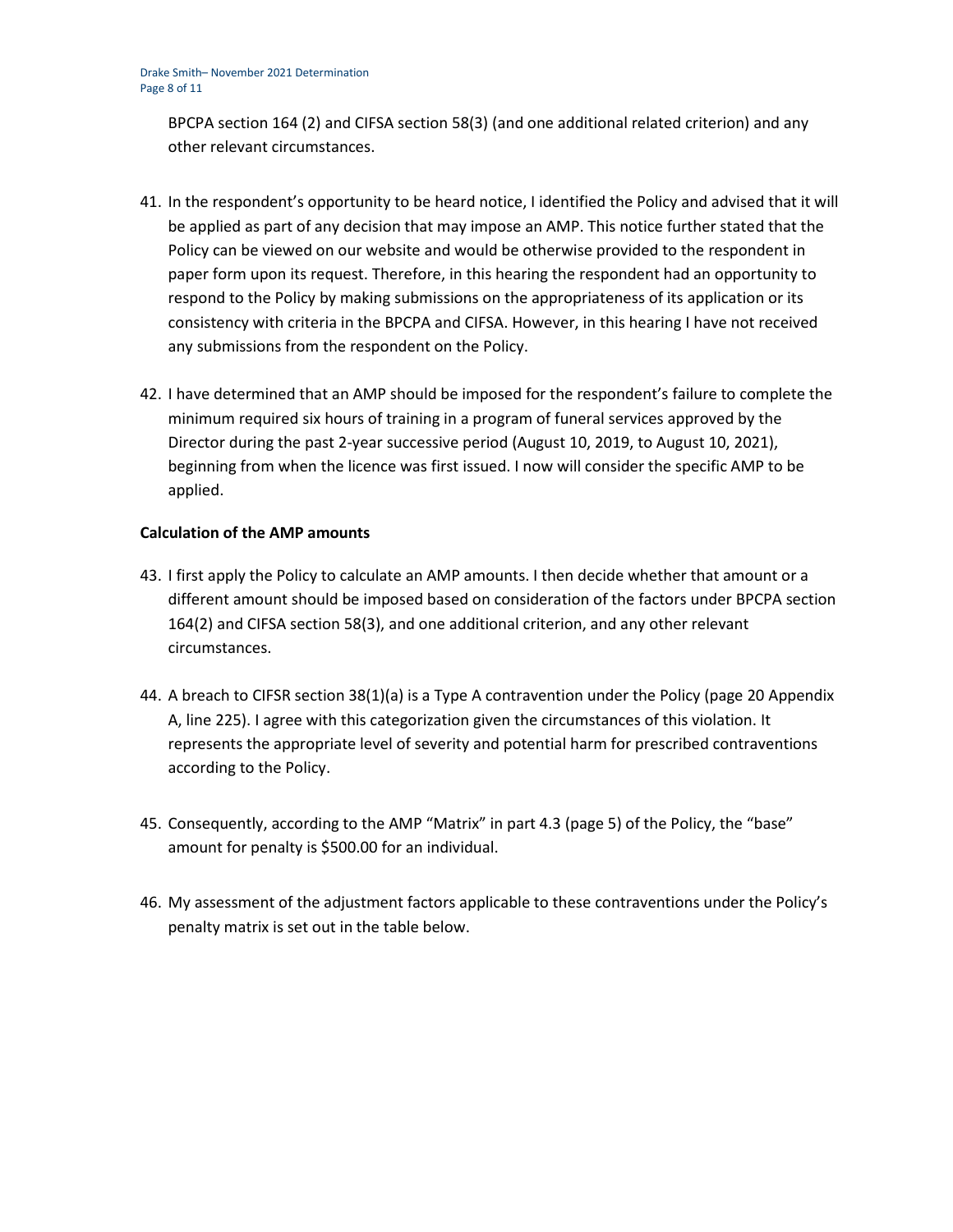| <b>Adjustment Factor</b> |                                                                                        | <b>Effect on</b><br>Gravity | <b>Analysis</b>                                                                                                                                                                                                                                                                                                                                                                                                                                                                                                                                          |
|--------------------------|----------------------------------------------------------------------------------------|-----------------------------|----------------------------------------------------------------------------------------------------------------------------------------------------------------------------------------------------------------------------------------------------------------------------------------------------------------------------------------------------------------------------------------------------------------------------------------------------------------------------------------------------------------------------------------------------------|
| 1.                       | <b>Previous</b><br>enforcement<br>actions for<br>contraventions of a<br>similar nature | 0                           | There are no previous enforcement actions by Consumer<br>Protection BC against the respondent. I maintain the gravity<br>level at neutral.                                                                                                                                                                                                                                                                                                                                                                                                               |
| 2.                       | <b>Gravity and</b><br>magnitude of the<br>contravention                                | 0                           | As mentioned in the decision, continuing education<br>requirements are in place to ensure funeral directors and<br>embalmers grow and expand their knowledge in the<br>profession. The respondent continued to offer its service and<br>professional expertise as a funeral director without<br>completing the requisite training. Imposing an AMP is<br>intended to correct the non-compliance and deliver a<br>message to the respondent about completing their education<br>requirements into the future. I maintain the gravity level at<br>neutral. |
| 3.                       | <b>Extent of the harm</b><br>to others resulting<br>from the<br>contravention          | 0                           | There is no evidence or basis to infer harm to others resulting<br>from the contraventions. I maintain the gravity level at<br>neutral.                                                                                                                                                                                                                                                                                                                                                                                                                  |
| 4.                       | <b>Whether the</b><br>contravention was<br>repeated or<br>continuous                   | O                           | The contravention was not repeated or continuous. I maintain<br>the gravity level at neutral.                                                                                                                                                                                                                                                                                                                                                                                                                                                            |
| 5.                       | <b>Whether the</b><br>contravention was<br>deliberate                                  | 0                           | I have no reason to believe the respondent's actions were of a<br>deliberate or intentional nature. I maintain the gravity level at<br>neutral.                                                                                                                                                                                                                                                                                                                                                                                                          |
| 6.                       | <b>Economic benefit</b><br>derived by the<br>person from the<br>contraventions         | 0                           | I have no reason to believe the respondent derived any<br>economic benefit from the contravention. I maintain the<br>gravity level at neutral.                                                                                                                                                                                                                                                                                                                                                                                                           |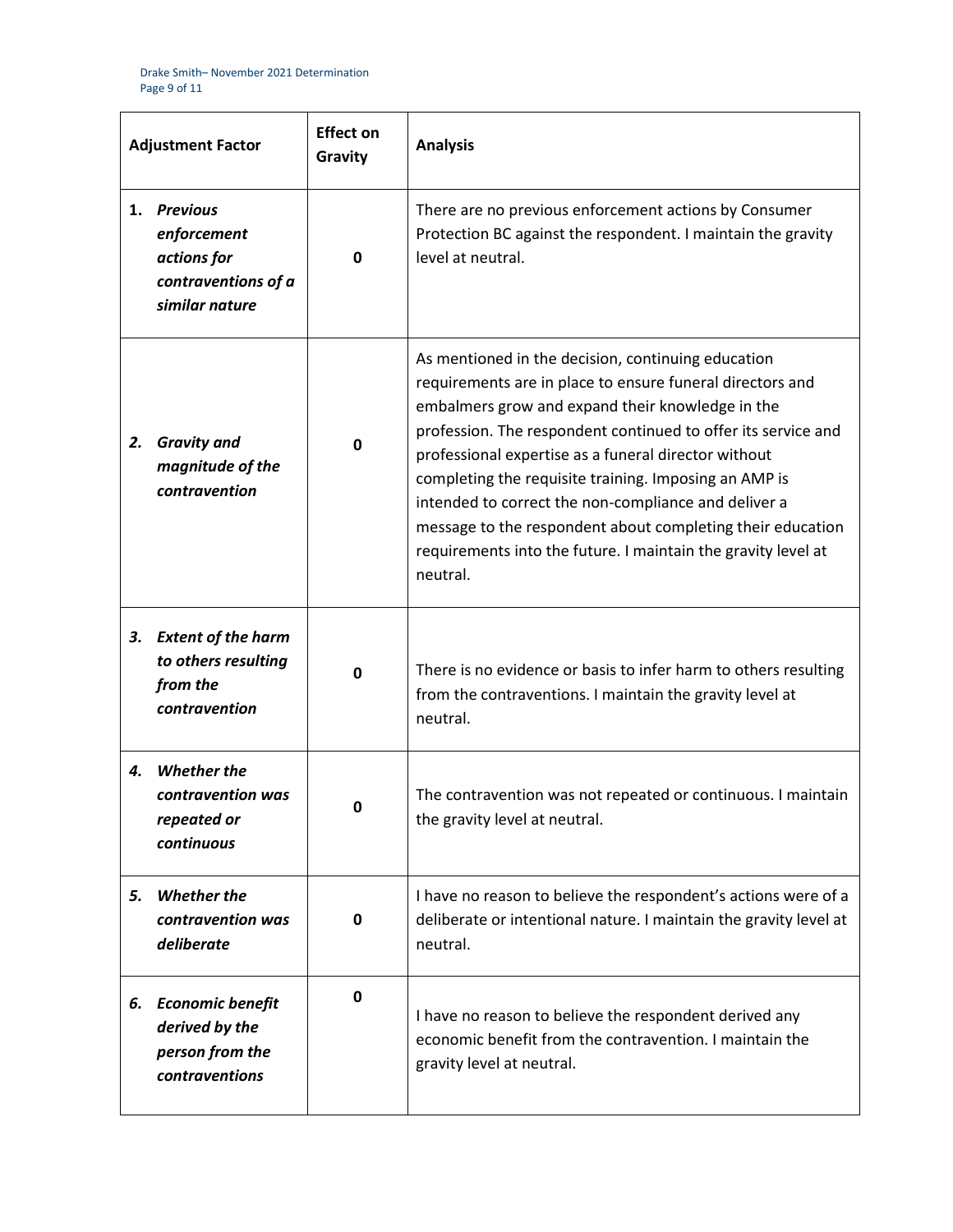| 7. | <b>Whether the person</b><br>made reasonable<br>efforts to mitigate<br>or reverse the<br>effects of the<br>contravention | $-1$ | have taken into consideration that the respondent<br>completed the training after the due date but prior to<br>receiving the Report to Director. As such, I have treated this as<br>a mitigating factor and have adjusted the gravity level<br>accordingly. |
|----|--------------------------------------------------------------------------------------------------------------------------|------|-------------------------------------------------------------------------------------------------------------------------------------------------------------------------------------------------------------------------------------------------------------|
| 8. | The person's efforts<br>to correct the<br>contraventions &<br>prevent recurrence                                         | 0    | have not been given evidence on measures that will be taken<br>to ensure completion dates for education requirements are<br>not missed again. I maintain the gravity level at neutral.                                                                      |

## **Final Calculation of AMP**

- 47. According to my application of the Policy and its AMP Matrix**,** the overall adjustment for the CIFSA section 38(1)(a) contravention involves an overall score of "minus one".
- 48. The Policy determines that a violation of CIFSA section 38(1)(a) is a Type A contravention with a base penalty amount of \$500.00 for an individual. In this case, having found a gravity level of "minus one" and in following the Matrix, I apply a penalty of **\$450.00**. In this hearing no additional relevant circumstances have been brought to bear on my analysis and calculation of penalty as to vary it from the Policy amount. I consider this penalty amount to be appropriate for the contravention. Attached to these reasons is a Notice of Administrative Penalty in the amount of **\$450.00.**

# **J. RECONSIDERATION**

49. A compliance order or monetary penalty may be reconsidered in accordance with Division 1 of Part 12 of the Act, subject to the provisions outlined in sections 181 and 182 (2). A request for reconsideration must be submitted within 30 days of delivery of the order to the respondent. The request must be in writing, identify the error the person believes was made or other grounds for reconsideration, and be accompanied by a \$252 application fee. A request for reconsideration should be addressed to:

> Consumer Protection BC Attention: Tegan Scardillo, Director of Business Practices and Classification 200 – 4946 Canada Way, Burnaby, BC V5G 4H7 Tegan.scardillo@consumerprotectionbc.ca